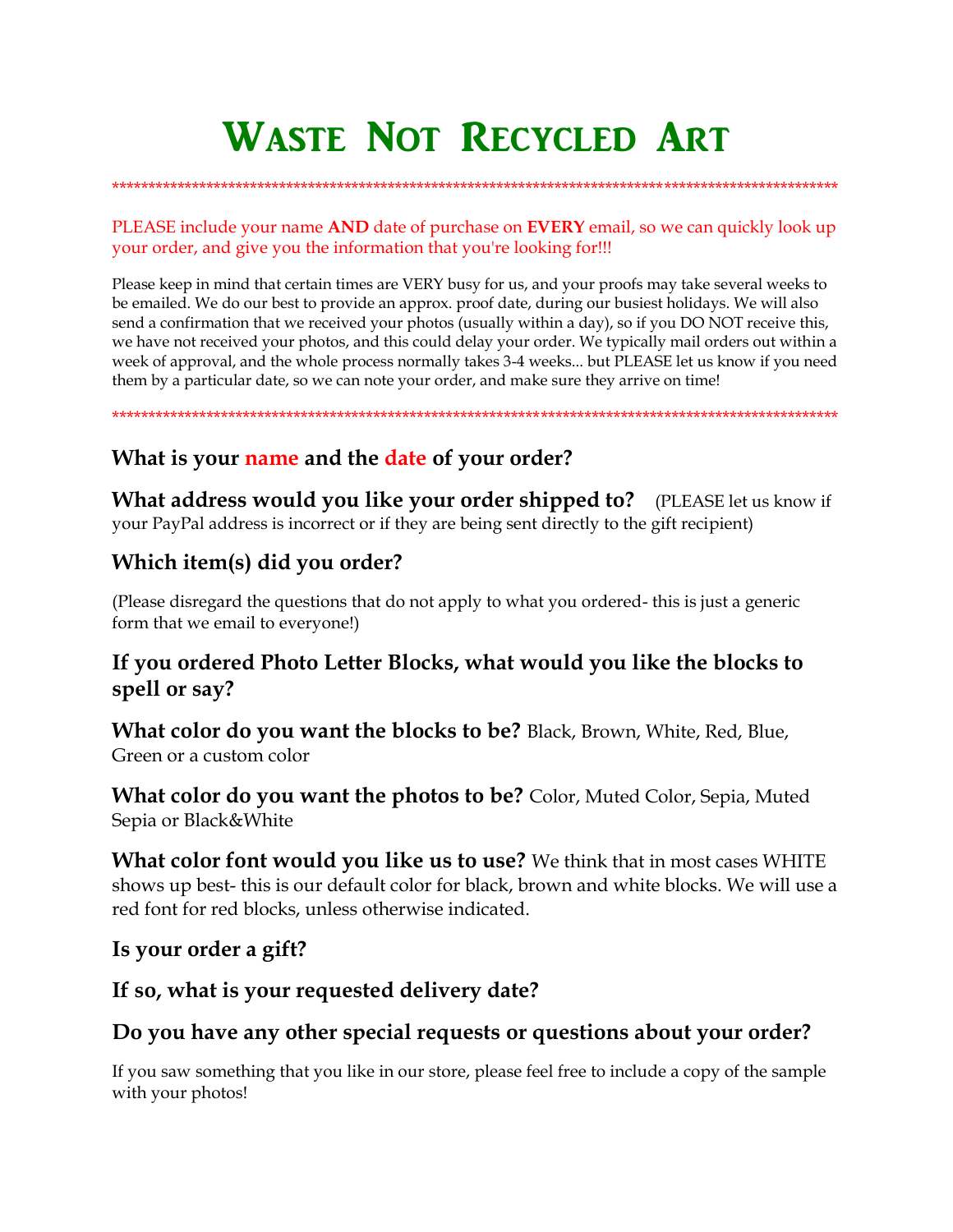Please email the number of photos equal to the number of blocks ordered to: **wastenotrecycledart@live.com**

The photos need to be **original size** and **unedited** (if you can), so that we can crop them and add your letters. If you're having a hard time choosing colors or photos, we would be happy to help you decide... please feel free to send extras!

Thanks again for your order and if you don't mind answering a few survey questions, it would be very helpful to us!

# **Mandy and Greg**

# **If you don't mind sharing:**

#### **How did you find us?**

- Etsy search
- Yahoo or Google search
- Pinterest
- HGTV.com
- Facebook
- another website selling the same product made by me

\_\_\_\_\_\_\_\_\_\_\_\_\_\_\_\_\_\_\_\_\_\_\_\_\_\_\_\_\_\_\_\_\_\_\_\_\_\_\_\_\_

- an advertisement on another website or blog
- referred by a previous customer- please give them credit, so we can thank them!
- or somewhere else\_\_\_\_\_\_\_\_\_\_\_\_\_\_\_\_\_\_\_\_\_\_\_\_\_\_\_\_\_\_\_\_\_\_\_\_\_\_\_\_\_\_\_\_\_\_\_

#### **What were you looking for when you found me?**

- a specific gift
- something handmade
- something personalized
- just browsing
- or something else\_\_\_\_\_\_\_\_\_\_\_\_\_\_\_\_\_\_\_\_\_\_\_\_\_\_\_\_\_\_\_\_\_\_\_\_\_\_\_\_\_\_\_\_\_\_\_\_